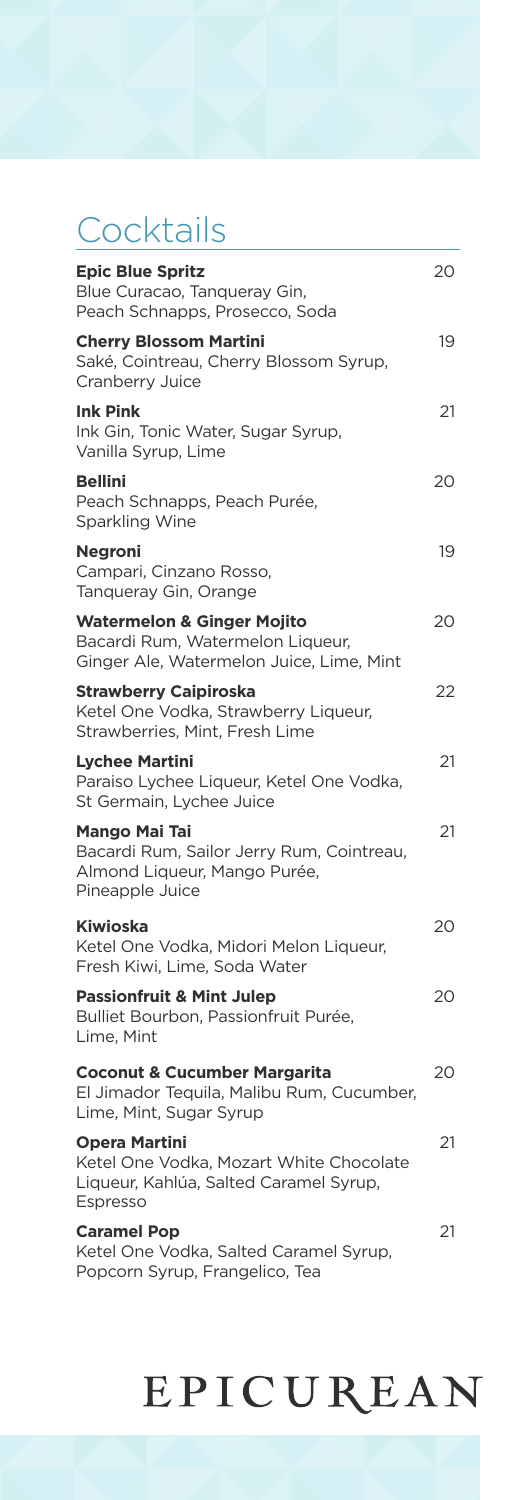### Mocktails

| <b>Berry Passion</b><br>Cranberry Juice, Passionfruit Purée,<br>Fresh Lime      | 12 |
|---------------------------------------------------------------------------------|----|
| <b>Fruit Punch</b><br>Orange Juice, Pineapple Juice,<br>Grenadine, Sprite, Lime | 12 |
| <b>Virgin Mojito</b><br>Fresh Lime, Mint, Sugar, Sprite, Soda                   | 13 |
| <b>Virgin Strawberry Caipiroska</b><br>Strawberry, Mint, Fresh Lime, Soda       | 14 |

| Champagne                       | gl | btl |
|---------------------------------|----|-----|
| NV Veuve Clicquot Yellow Label  | 32 | 160 |
| NV Piper Heidsieck Rose Sauvage |    | 160 |
| NV Charles Heidsieck            |    | 170 |
| NV Pol Roger Brut               |    | 190 |
| NV Laurent Perrier Demi Sec     |    | 150 |
| NV Ruinart Blanc de Blancs      |    | 230 |
| 2009 Dom Pérignon               |    | 390 |
| 2007 Bollinger R.D              |    | 580 |
| 2013 Louis Roederer Cristal     |    | 580 |

### Sparkling & Moscato

| La Gioiosa Prosecco<br>Veneto. ITA                      | 13 | 60 |
|---------------------------------------------------------|----|----|
| Domaine Chandon<br>Yarra Valley, VIC                    | 13 | റെ |
| Clover Hill Blanc de Blanc<br>Pipla River, TAS          |    | 90 |
| <b>Blue Pyrenees Estate Brut Rosé</b><br>Percydale, VIC |    | ഹ  |
| T'Gallant Pink Moscato<br>Mornington Peninsula, VIC     | 14 | 65 |
| Arras Brut Elite Cuvee<br>Tasmania                      |    | 95 |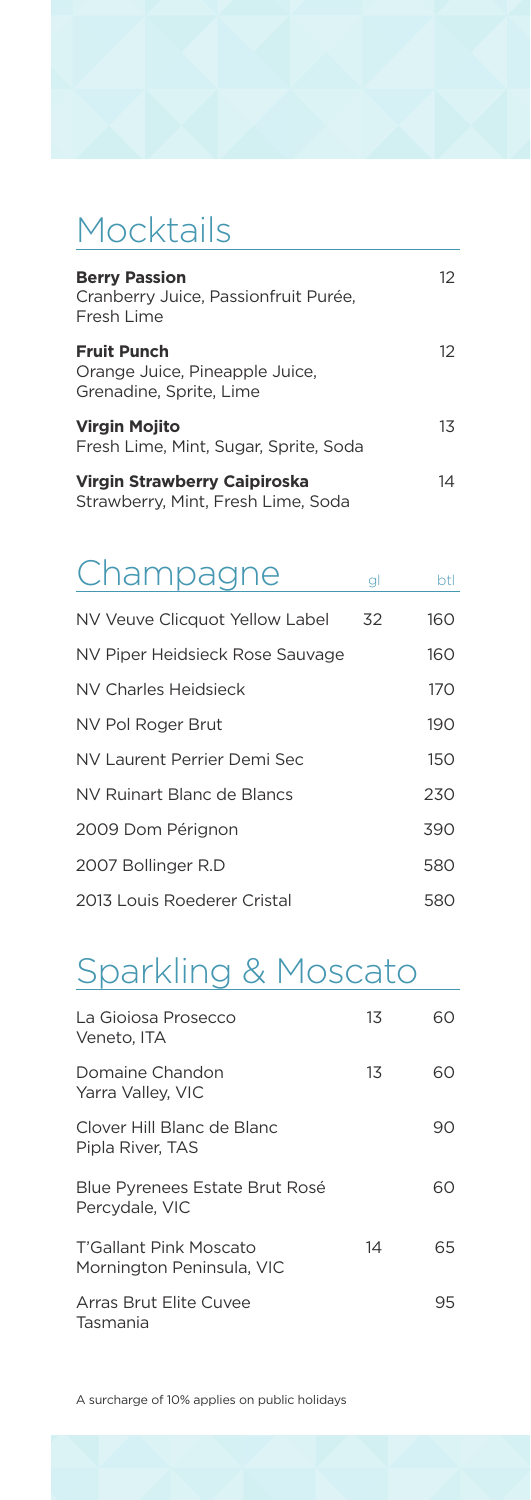## White Wine gl btl

| <b>Sauvignon Blanc Blends</b>                                       |    |     |
|---------------------------------------------------------------------|----|-----|
| Craggy Range 'Te Muna Road'<br>Sauvignon Blanc<br>Martinborough, NZ | 14 | 65  |
| Leeuwin Estate Art Series<br>Sauvignon Blanc<br>Margaret River, WA  |    | 70  |
| Domaine Vacheron<br>Sancerre<br>Loire Valley, FRA                   |    | 95  |
| Pedestal, Semillon<br>Sauvignon Blanc<br>Margaret River, WA         | 14 | 65  |
| Cape Mentelle<br>Sauvignon Blanc Semillon<br>Margaret River, WA     |    | 65  |
| <b>Riesling</b>                                                     |    |     |
| Leo Buring Dry<br>Clare Valley, SA                                  | 11 | 50  |
| Pressing Matters R69 Half Dry<br>Coal River, TAS                    | 13 | 60  |
| <b>Grosset Springvale</b><br>Clare Valley, SA                       |    | 80  |
| Domaines Schlumberger<br>Grand Cru Kitterle, Alsace, FRA            |    | 120 |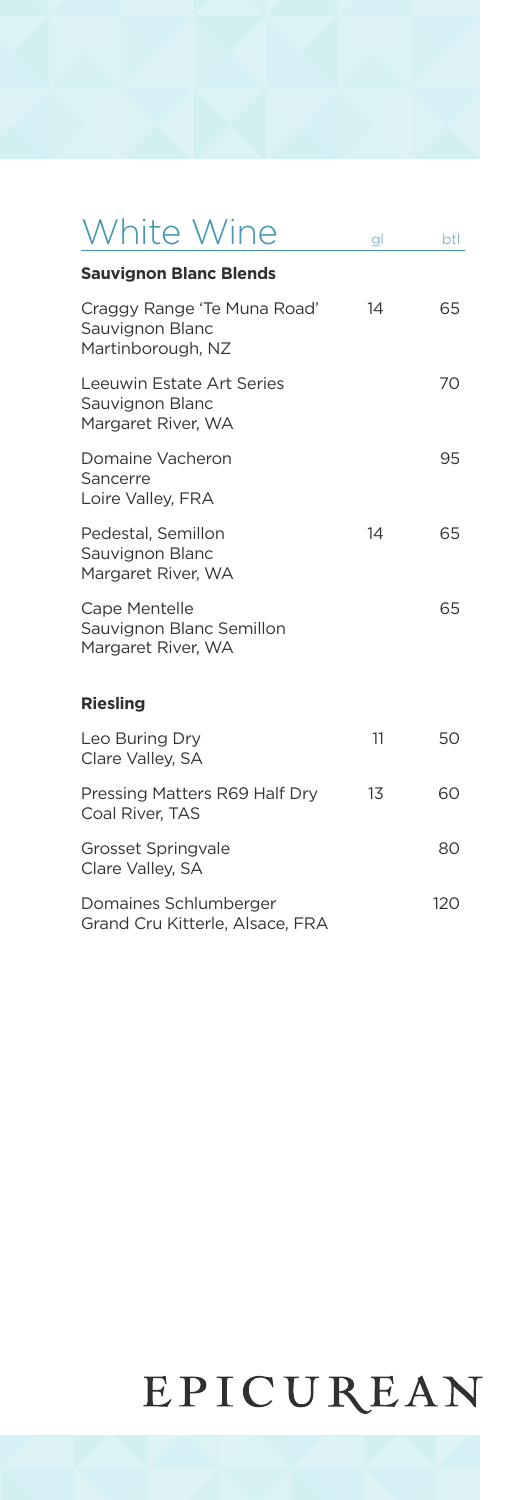## White Wine gl btl

| Chardonnay                                                                                 |                   |     |
|--------------------------------------------------------------------------------------------|-------------------|-----|
| Oakridge Over The Shoulder<br>Yarra Valley, VIC                                            | $12 \overline{ }$ | 55  |
| Penfolds Bin 311<br>Tumbarumba, NSW                                                        |                   | 75  |
| William Fevre Chablis<br>Burgundy, FRA                                                     |                   | 95  |
| Seville Estate Reserve<br>Yarra Valley, VIC                                                |                   | 11O |
| Leeuwin Estate Art Series<br>Margaret River, WA                                            |                   | 180 |
| Les Héritiers Saint-Genys<br>Chassagne-Montrachet<br>1er Cru Clos St-Jean<br>Burgundy, FRA |                   | 290 |
| <b>Pinot Grigio/Gris</b>                                                                   |                   |     |
| Corte Giara Pinot Grigio<br>Veneto, ITA                                                    | 11                | 50  |
| Joseph d'Elena Pinot Grigio<br>McLaren Vale, SA                                            |                   | 70  |
| Josmeyer Fromenteau Pinot Gris<br>Alsace, FRA                                              |                   | 95  |
| <b>Chenin Blanc</b>                                                                        |                   |     |
| Paul Conti<br>Tuart Vineyard, WA                                                           | 10                | 50  |
| Marc Brédif Vouvray<br>Loire Valley, FRA                                                   |                   | 75  |
| Rosé                                                                                       |                   |     |
| Hancock & Hancock<br>McLaren Vale, SA                                                      | 11                | 55  |
| BY.OTT<br>Cotes De Provence, FRA                                                           |                   | 80  |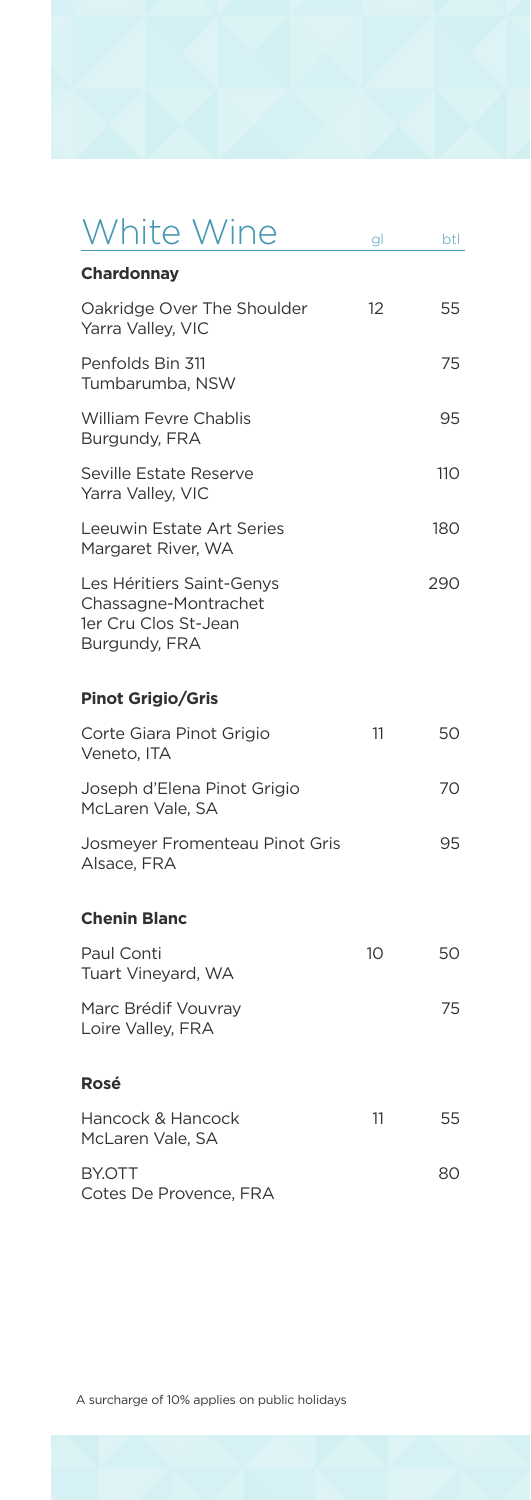| <b>Red Wine</b>                                                                       | gl | btl |
|---------------------------------------------------------------------------------------|----|-----|
| <b>Pinot Noir</b>                                                                     |    |     |
| <b>Eddystone Point</b><br>Tamar Valley, TAS                                           | 14 | 70  |
| Cloudy Bay<br>Marlborough, NZ                                                         |    | 95  |
| Craggy Range<br>Te Muna, Martinborough, NZ                                            |    | 155 |
| <b>Cabernet Sauvignon</b>                                                             |    |     |
| Penfolds Max's<br>Multi Regional, SA                                                  | 14 | 65  |
| Peccavi<br>Margaret River, WA                                                         |    | 95  |
| Penfolds Bin 407<br>Multi Regional, SA                                                |    | 125 |
| <b>Merlot Blends</b>                                                                  |    |     |
| Singlefile Cabernet Merlot<br>Denmark, WA                                             | 12 | 55  |
| Château Vieux Ferrand Lalande<br>De Pomerol, FRA                                      |    | 120 |
| Hickinbotham 'The Revivalist' Merlot<br>McLaren Vale, SA                              |    | 150 |
| Shiraz                                                                                |    |     |
| Wirra Wirra Woodhenge<br>McLaren Vale, SA                                             | 13 | 60  |
| Leeuwin Estate Art Series<br>Margaret River, WA                                       | 17 | 80  |
| Jim Barry 'McRae Wood'<br>Clare Valley, SA                                            |    | 95  |
| Maxwell Minotaur<br>McLaren Vale, SA                                                  |    | 150 |
| Penfolds RWT<br>Barossa Valley, SA                                                    |    | 265 |
| <b>Grenache Blends</b>                                                                |    |     |
| Hancock & Hancock<br>Shiraz, Grenache<br>McLaren Vale, SA                             | 13 | 60  |
| Henschke 'Henry's Seven'<br>Shiraz, Grenache, Viognier<br>Barossa, SA                 |    | 80  |
| <b>Charles Melton Nine Popes</b><br>Grenache, Shiraz, Mourvèdre<br>Barossa Valley, SA |    | 140 |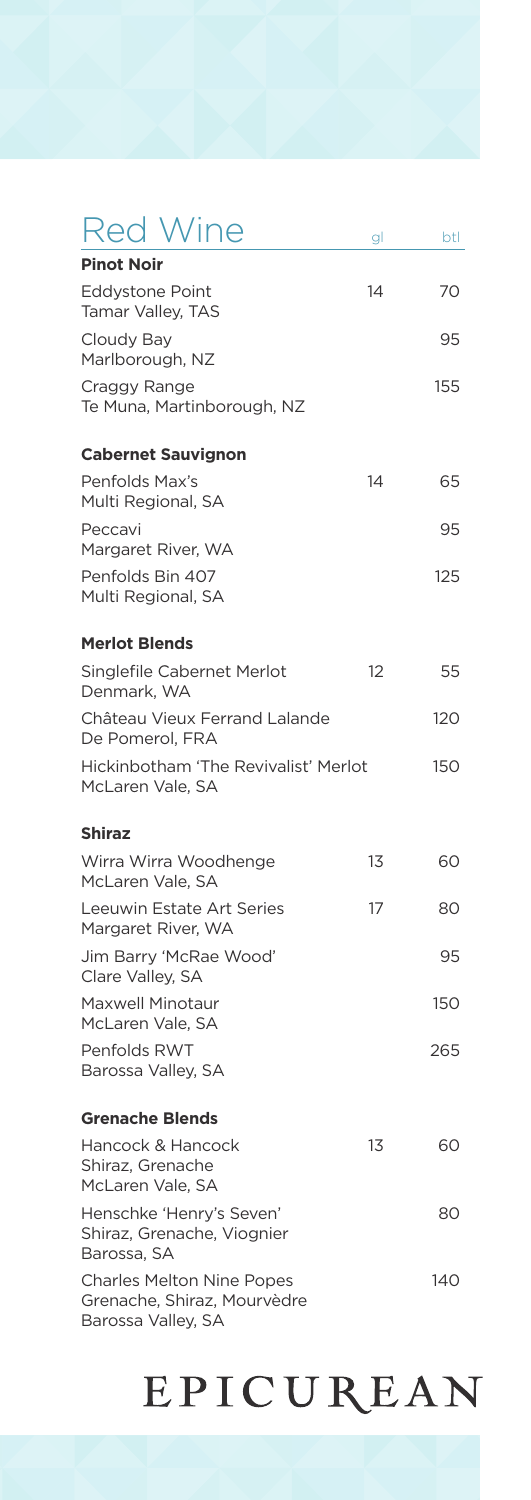| <b>Other Varieties</b>                                    | gl | btl |
|-----------------------------------------------------------|----|-----|
| Monte Antico Sangiovese<br>Tuscany, ITA                   | 11 | 50  |
| Chivite Gran Feudo Crianza<br>Tempranillo<br>Navarra. SPA |    | 60  |
| Ghisolfi Langhe Doc Nebbiolo<br>Piedmont. ITA             |    | 9C  |
| Terrazas de los Andes<br>'Reserva' Malbec<br>Mendoza, ARG |    |     |

### Dessert

| Vasse Felix Cane Cut Semillon<br>Margaret River. WA       | 14 | 55 |
|-----------------------------------------------------------|----|----|
| Emilio Lustau 'San Emilio'<br>Pedro Ximenez<br>Jerez, SPA | 13 | 65 |

Port All serves are 60ml

Penfolds Grandfather 17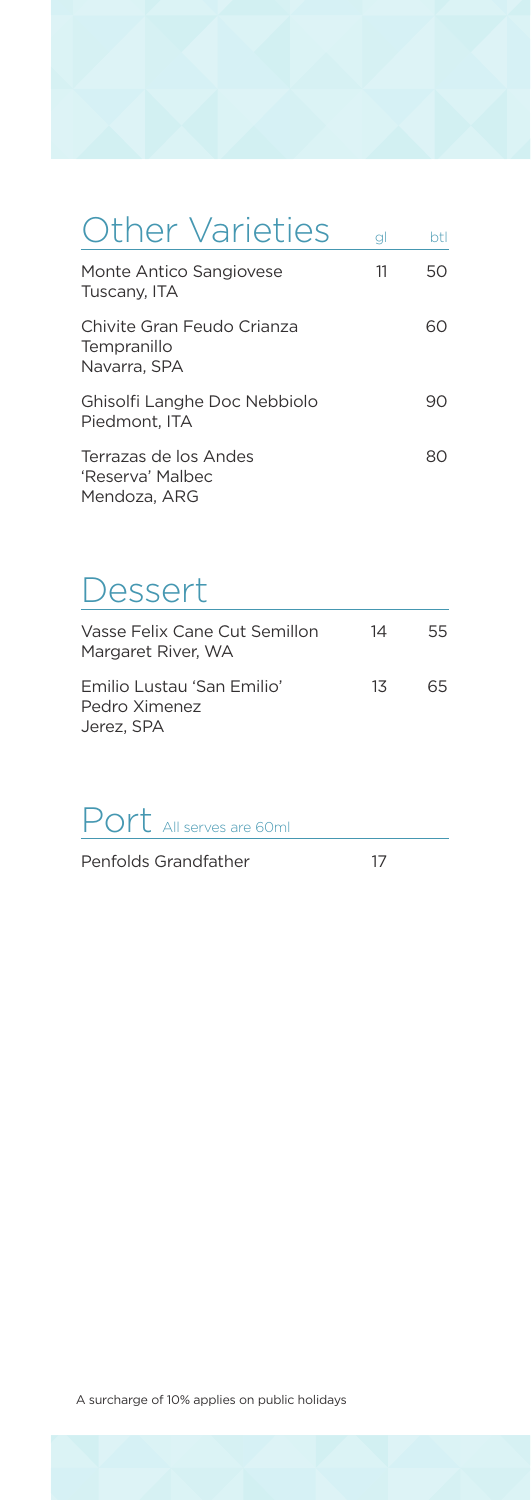#### **Beers**

| On Tap          | Prices listed are for 390ml measurements |          |
|-----------------|------------------------------------------|----------|
| Heineken NLD 5% |                                          | 12       |
|                 | Peroni Nastro Azzurro ITA 5.1%           | $12^{1}$ |
| Asahi JP 5.0%   |                                          | 13       |
|                 | James Squire 150 Lashes NSW 4.2%         | $12^{1}$ |
|                 | Little Creatures Pale Ale WA 5.2%        | $12^{1}$ |
|                 | Somersby Apple Cider AUS 4.5%            | 11       |

#### **Bottled Beer**

| Cascade Premium Light 375ml TAS 2.4%               | 9  |
|----------------------------------------------------|----|
| Little Creatures Rogers<br>Amber Ale 330ml WA 3.8% | 10 |
| Hoegaarden White 330ml BE 4.9%                     | 11 |
| Corona 355ml MEX 4.5%                              | 12 |
|                                                    |    |

#### **Bottled Cider**

|  |  | Somersby Pear Cider 330ml AUS 4.5% | 10 |
|--|--|------------------------------------|----|
|  |  |                                    |    |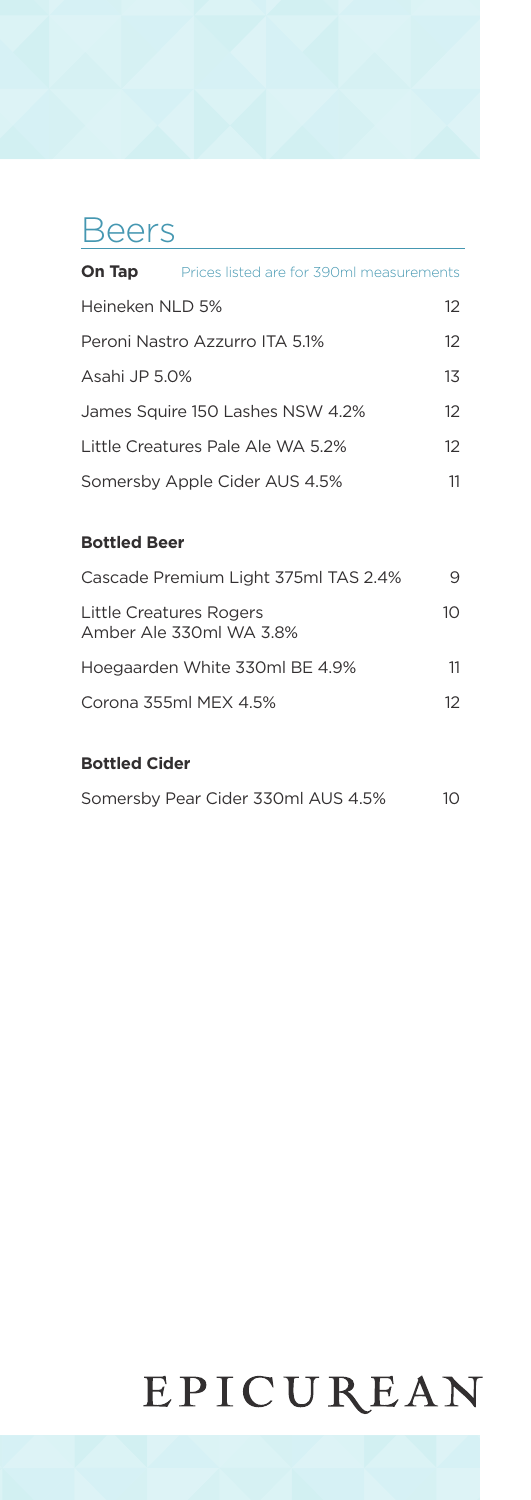### Spirits All serves are 30ml

| 12 |
|----|
| 13 |
| 14 |
| 15 |
| 14 |
|    |

#### **Gin**

| Four Pillars Rare Dry      | $12 \overline{ }$ |
|----------------------------|-------------------|
| Four Pillars Olive Leaf    | 14                |
| Four Pillars Bloody Shiraz | 14                |
| Tangueray                  | 12                |
| Tanqueray No. Ten          | 16                |
| Monkey 47                  | 19                |
| Bombay Sapphire            | 12                |
| <b>Hendricks</b>           | 16                |
| Roku                       | 13                |
| Gordon's Pink              | $12^{1}$          |

#### **Tequila**

| El Jimador Reposado  | 12  |
|----------------------|-----|
| Don Julio 1942       | 26. |
| 1800 Jose Cuervo     | 15  |
| Patrón Silver        | 16  |
| Gran Patrón Platinum | 55  |

#### **Rum**

| Bacardi Carta Blanca  | 12       |
|-----------------------|----------|
| Pampero Especial      | 12       |
| Diplomatico Exclusiva | 15       |
| Ron Zacapa            | 18       |
| Ron Zacapa XO         | 26       |
| Malibu                | 10       |
| Kraken Spiced Rum     | $12^{1}$ |
| Sailor Jerry's        | 12       |
|                       |          |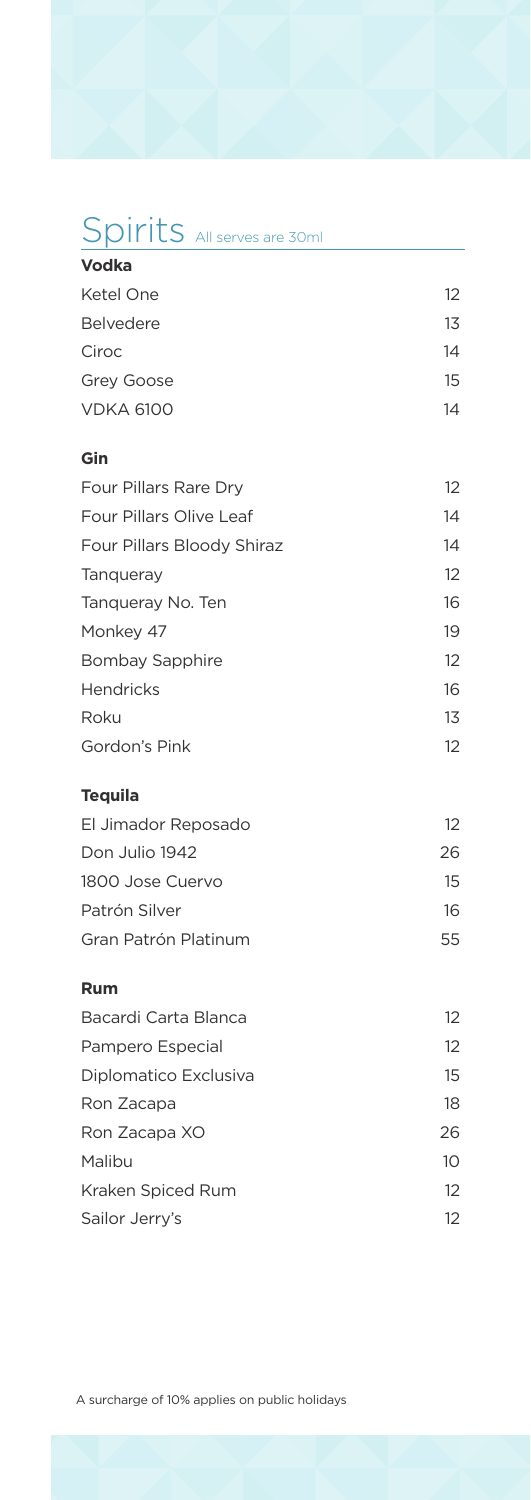### Spirits All serves are 30ml

| <b>Bourbon</b>     |                   |
|--------------------|-------------------|
| <b>Bulleit</b>     | 12                |
| George Dickel 12Yr | $12 \overline{ }$ |
| Jack Daniel's      | 12                |
| Gentleman Jack     | 13                |
| Jim Beam Black     | 12                |
| Woodford Reserve   | 16                |
| Maker's Mark       | 12 <sup>°</sup>   |

#### **Whiskey**

| Johnnie Walker Black Label | 12 |
|----------------------------|----|
| Johnnie Walker Gold Label  | 15 |
| Johnnie Walker Blue Label  | 39 |
| Talisker 10Yr              | 16 |
| Chivas Regal 18Yr          | 16 |
| Chivas Royal Salute        | 30 |
| Canadian Club 12Yr         | 12 |
| Jameson                    | 12 |
| Lagavulin 16Yr             | 19 |
| Glenmorangie Nectar d'OR   | 17 |
| Laphroaig Quarter Cask     | 20 |
|                            |    |

#### **Cognac**

| St Agnes V.S Brandy    | 12  |
|------------------------|-----|
| Hennessy VSOP          | 16  |
| Hennessy XO            | 32  |
| Hennessy Paradis       | 120 |
| Hennessy Richard       | 290 |
| Rémy Martin Louis XIII | 280 |
|                        |     |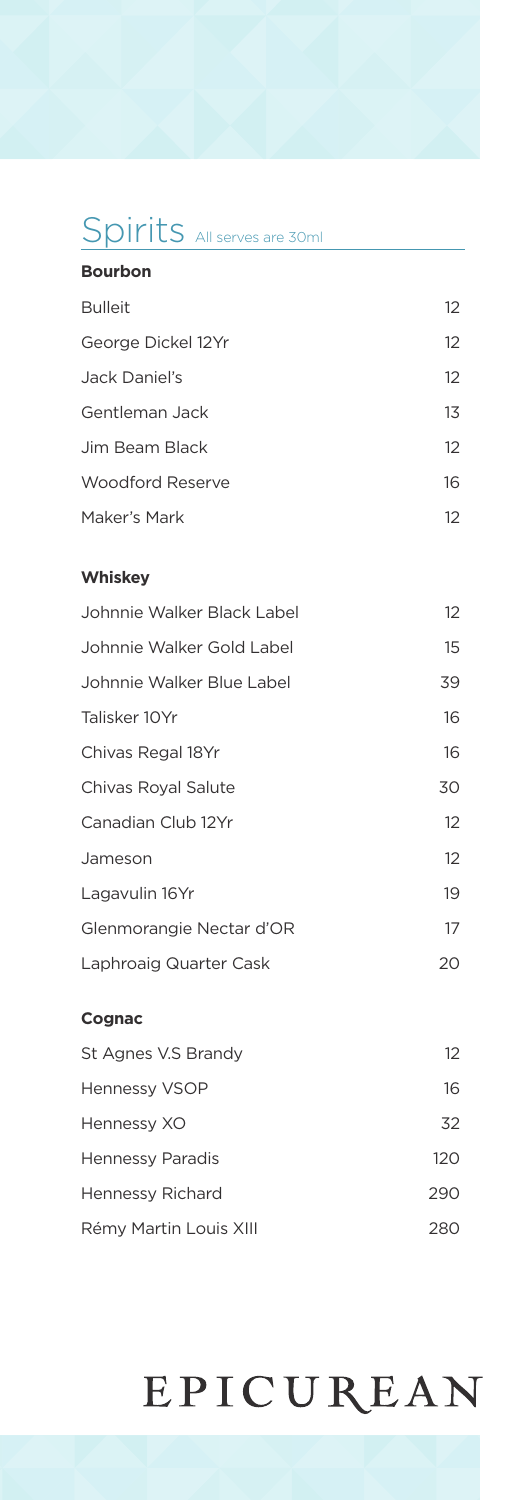### Spirits All serves are 30ml

| <b>Apéritif</b>            |    |
|----------------------------|----|
| Campari                    | 10 |
| Aperol                     | 10 |
| Pimms No. 1                | 10 |
| Noilly Prat                | 10 |
| Cinzano Rosso              | 10 |
| Ouzo                       | 11 |
| <b>Liqueur</b>             |    |
| Mozart White Chocolate     | 10 |
| Kahlúa                     | 11 |
| Frangelico                 | 11 |
| Chambord                   | 11 |
| Cointreau                  | 11 |
| <b>Baileys Irish Cream</b> | 11 |
| <b>Grand Marnier</b>       | 11 |
| Galliano Vanilla           | 11 |
| Midori                     | 11 |
|                            |    |

#### **Digestive**

| Montenegro             | 11 |
|------------------------|----|
| Limoncello             | 11 |
| Grappa Mazzetti        | 13 |
| Galliano Amaretto      | 11 |
| Galliano White Sambuca | 11 |
| Galliano Black Sambuca |    |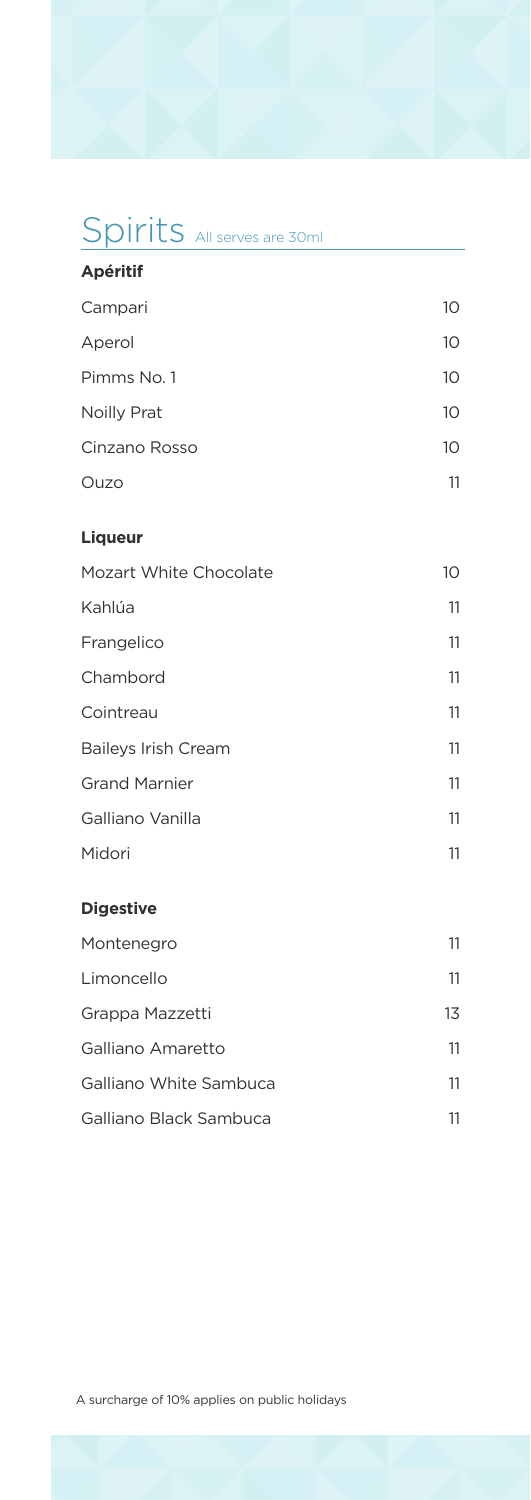### Liqueur Coffee

| <b>Caribbean Coffee</b><br>Pampero Especial Rum | 16 |
|-------------------------------------------------|----|
| <b>Irish Coffee</b><br>Jameson Irish Whiskey    | 16 |
| Italian Coffee<br>Frangelico                    | 16 |
| <b>French Coffee</b><br><b>Grand Marnier</b>    | 16 |
| <b>Cafe Royale</b><br>St Agnes V.S Brandy       | 16 |

### **Coffee**

| 5 |
|---|
| 5 |
| 5 |
| 5 |
| 5 |
| 5 |
| 5 |
| 5 |
| 8 |
| 5 |
| 5 |
|   |

#### Tea

| English Breakfast | 5 |
|-------------------|---|
| Earl Grey         | 5 |
| Green             | 5 |
| Chamomile         | 5 |
| Peppermint        | 5 |
|                   |   |